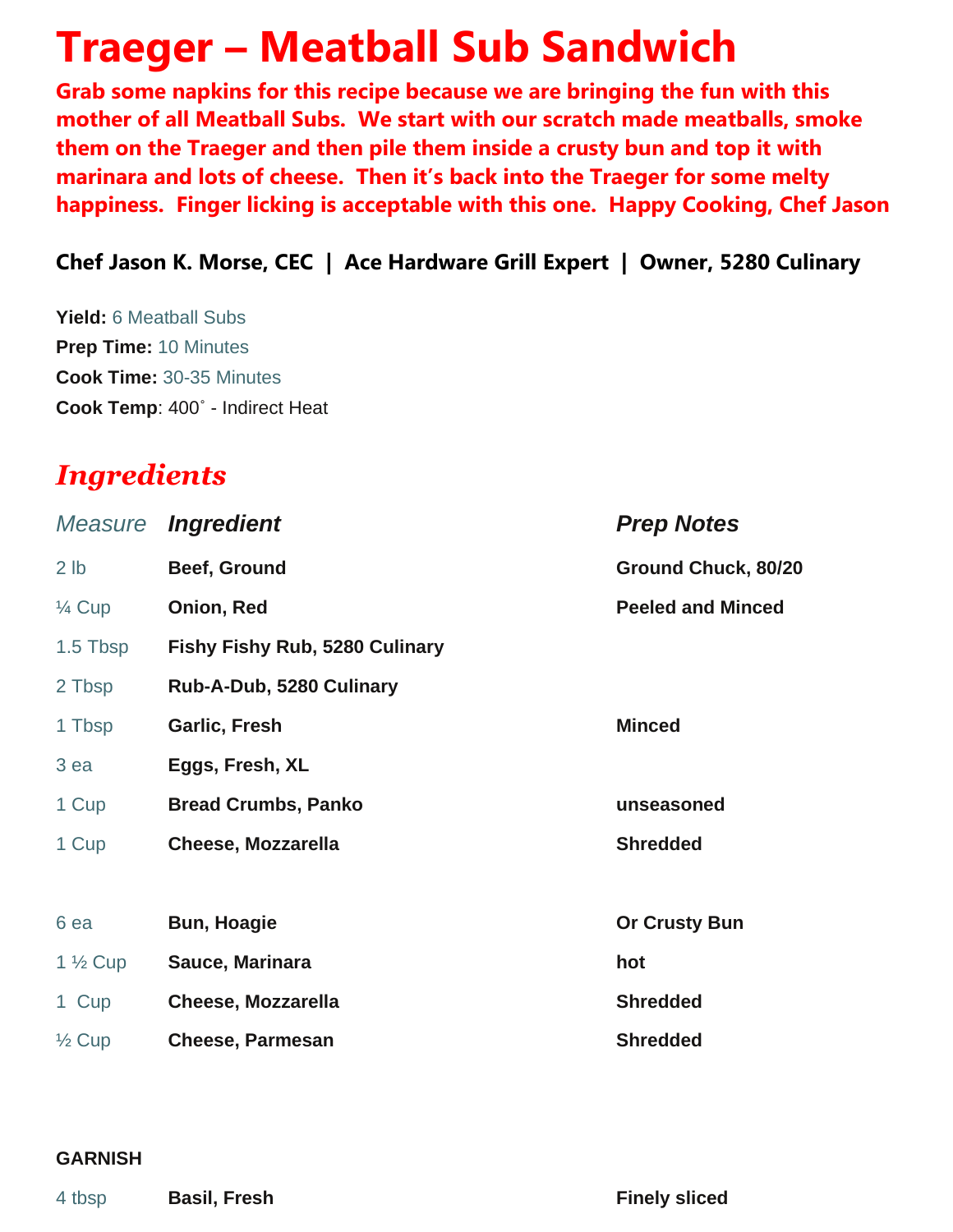## *Preparation Directions:*

Wash all tools prior to use Clean and sanitize all cutting boards and prep surfaces prior to use Read all manufacturer's instructions before using grills, or any cooking tools

Clean out Traeger as needed and change drip tray liner

Fill pellet hopper with Reserve Blend Pellets

Set Traeger to 400˚, hit enter and hit ignite

While Traeger is heating up –

In a large mixing bowl add the following Beef **Onion** Fishy Fishy and Rub-A-Dub **Garlic** Egg Bread Crumbs Cheese

Mix well by hand until fully incorporated, allow to rest for 10 minutes Form into 36 meatballs and place onto Traeger Grilling Pan

Heat marinara sauce and hold hot Mix remaining mozzarella cheese with the parmesan cheese and hold cold

When temp hits 400˚ add the Meatballs(on the Traeger grilling pan) to the Traeger and close the lid

Cook for 20-25 Minutes or until internal temperature reaches 165˚

Using heat proof gloves, carefully remove the meatballs and pan, bring into the kitchen

Slice all the buns lengthwise and form a canoe style cut (create a center well to hold sauce)

Place 6ea meatballs in the middle of the bun

Top each bun with about  $\frac{1}{2}$  cup of sauce

Top meatballs and sauce with 1/3 cup of the mozzarella and parmesan mixture

Add the sandwiches onto the grilling pan and then put back onto the Traeger and close the lid

Cook for 5-7 Minutes or until cheese starts to brown

Using heat proof gloves, carefully remove the sandwiches and bring into the kitchen

Garnish with finely chopped basil

Devour !!!